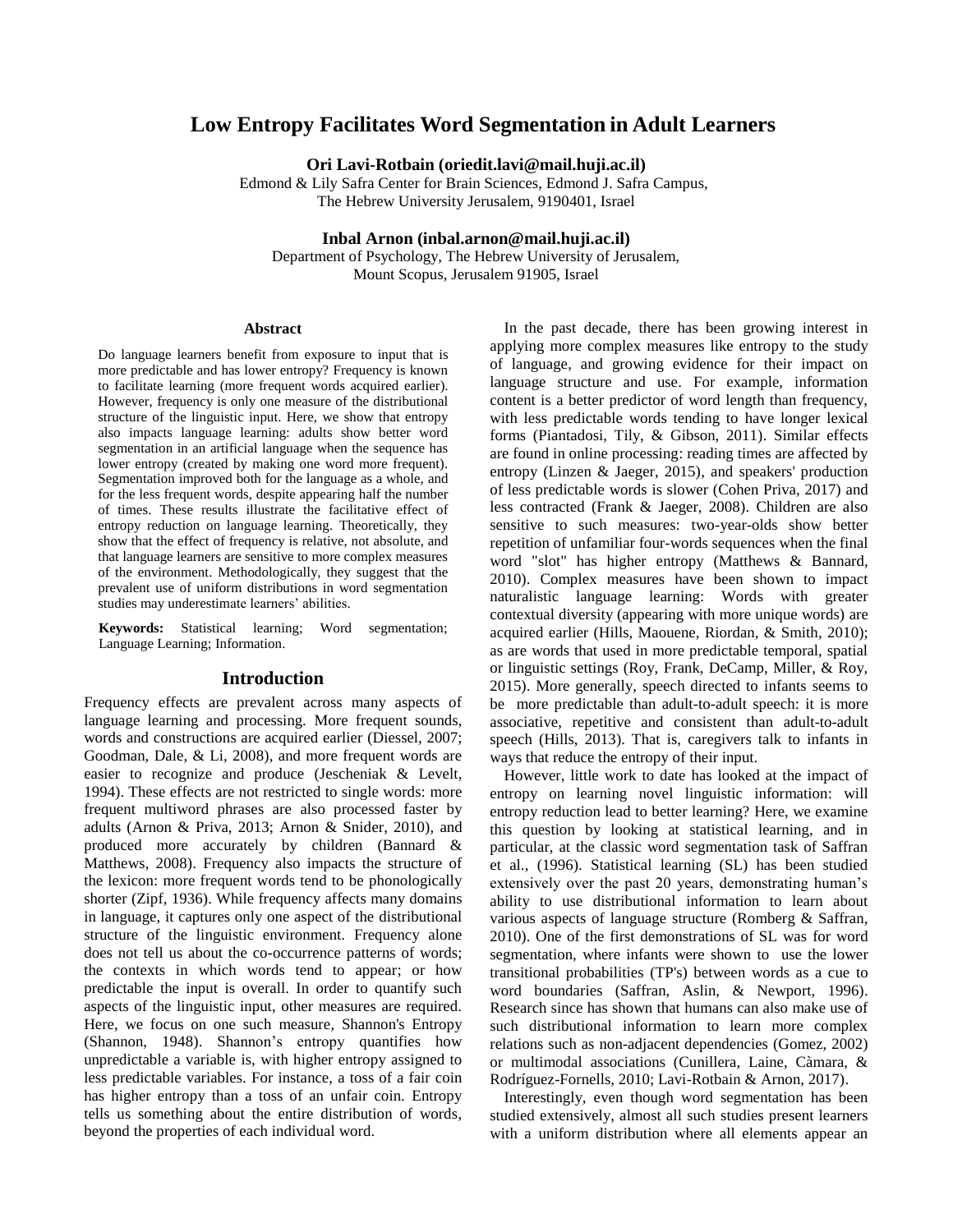equal number of times (e.g., each of the words in the Saffran segmentation task appear equally often, but see Kurumada, Meylan & Frank, 2013, which we discuss in detail below). The uniform distribution differs from that of natural language where words follow a Zipfian distribution (Zipf, 1936). In this skewed distribution there is a small number of very frequent words, and a large number of low frequency words. Zipfian distribution is found across language, for both adult-to-adult speech (Zipf, 1936; Piantadosi, 2014) and child directed speech (Hendrickson & Perfors, 2019; Lavi-Rotbain & Arnon, submitted). That is, unlike word segmentation studies, words in natural language do not have a uniform distribution. More importantly from our perspective, uniform distributions are less predictable than Zipfian ones: Since each word is equally likely to appear, no guess is better than the other. Skewed distributions, such as the Zipfian distribution, are more predictable: when only a small number of words are highly frequent, they make a better guess than the rest. The difference in predictability between uniform and Zipfian distributions can be captured using entropy: the uniform distribution has maximal unigram entropy, while the Zipfian distribution has lower unigram entropy. That is, the uniform distributions used in word segmentation experiments differ from those of natural language in ways that may impede learning.

A recent word segmentation study provides some mixed results about the impact of non-uniform distributions on learning. Kurumada, Meylan & Frank (2013) compared performance on a word segmentation task in a uniform and a Zipfian distribution. While they found no advantage overall in the Zipfian condition, they did find strong frequency effects (more frequent words were segmented better), as well as contextual predictability effects (words that appeared more often next to the frequent word were segmented better). Stronger support for a Zipfian advantage can be found in a recent cross-situational word learning study where adults showed significantly better learning of novel word-object mappings when they were exposed to a Zipfian, rather than to a uniform, distribution (Hendrickson & Perfors, 2019). How are we to understand the lack of overall facilitation in Kurumada et al. (2013)? Non-uniform distributions could be facilitative for several different reasons. First, using non-uniform distributions leads to having words that are much more frequent than others. These frequent words can be learned early on and used as anchors for detecting additional word boundaries, similar to the way that presenting words in isolation can facilitate subsequent segmentation (Cunillera, Càmara, Laine, & Rodríguez-Fornells, 2010). In addition, TP's between words in such a distribution can be lower compared to TP's between words in a uniform distribution, making word boundaries more salient. More importantly, non-uniform distributions have lower entropy than uniform ones. The kind of Zipfian word distributions found in natural languages seem to have a particularly low unigram entropy. Using nine corpora of child-directed and adult-to-adult speech from five languages, we calculated the degree to

which the unigram word entropy in the corpus deviates from the unigram entropy of a uniform distribution (assuming all words appear equally often). This deviation value was surprisingly consistent across languages, speech types (child-directed vs. adult), and corpus sizes, and had the average value of 0.63 (SD=0.03, see Lavi-Rotbain & Arnon, submitted, for full details). Note that we do not think there is something magical about this value, but rather are using it as a proxy for how unigram entropy is manifested in natural language. Interestingly, while the Zipfian condition in Kurumada et al. provided an anchor (a very frequent word), it deviated less from the uniform than natural languages (M=0.83). It is possible that learning is impacted by the degree of entropy such that it is facilitated only when there is a large enough reduction in entropy (compared to the entropy of a uniform distribution).

## **The current study**

In the current study, we explore the impact of entropy reduction on word segmentation to test the hypothesis that entropy reduction is beneficial for learning when there is a large enough reduction in entropy. That is, we predict that entropy reduction will facilitate word segmentation beyond the effect of anchoring. To explore this hypothesis, we compare performance on a Saffran-style word segmentation task in three levels of entropy: high, medium and low. Entropy was reduced by making one word more frequent than the rest. The high entropy condition had a uniform distribution (all words appeared equally often). In the medium entropy condition, one word appeared 55% of the time: importantly, the entropy deviation of this condition was similar to that of Kurumada et al. (2013), and higher than what we found for words in natural language. In the low entropy condition, one word appeared 80% of the time, resulting in even lower entropy. Importantly, facilitation due to anchoring and lower TP's should happen similarly in both the medium and the low entropy conditions compared to the uniform one (the infrequent words appear almost always next to the frequent one in both). However, facilitation due to low entropy, if indeed a greater reduction in entropy is needed, should be present only in the low entropy condition.

We examine the effect of entropy reduction in two ways: by asking whether it is beneficial for words segmentation (1) in general, and (2) of infrequent words. We examine the first prediction by looking at adults' segmentation across the three entropy levels with the same exposure durations. If language learners are mostly sensitive to frequency, performance on the segmentation test should be affected by word frequency rather than entropy level. However, if learners are sensitive to more than mere frequency, e.g. to unigram entropy, then segmentation score in the low entropy condition should be better than in the high entropy condition. We examine the second prediction by comparing segmentation of items with the same low frequency, across different levels of entropy. We expect that low entropy will boost learning of low frequency items, such that low frequency words will be learned better when they appear in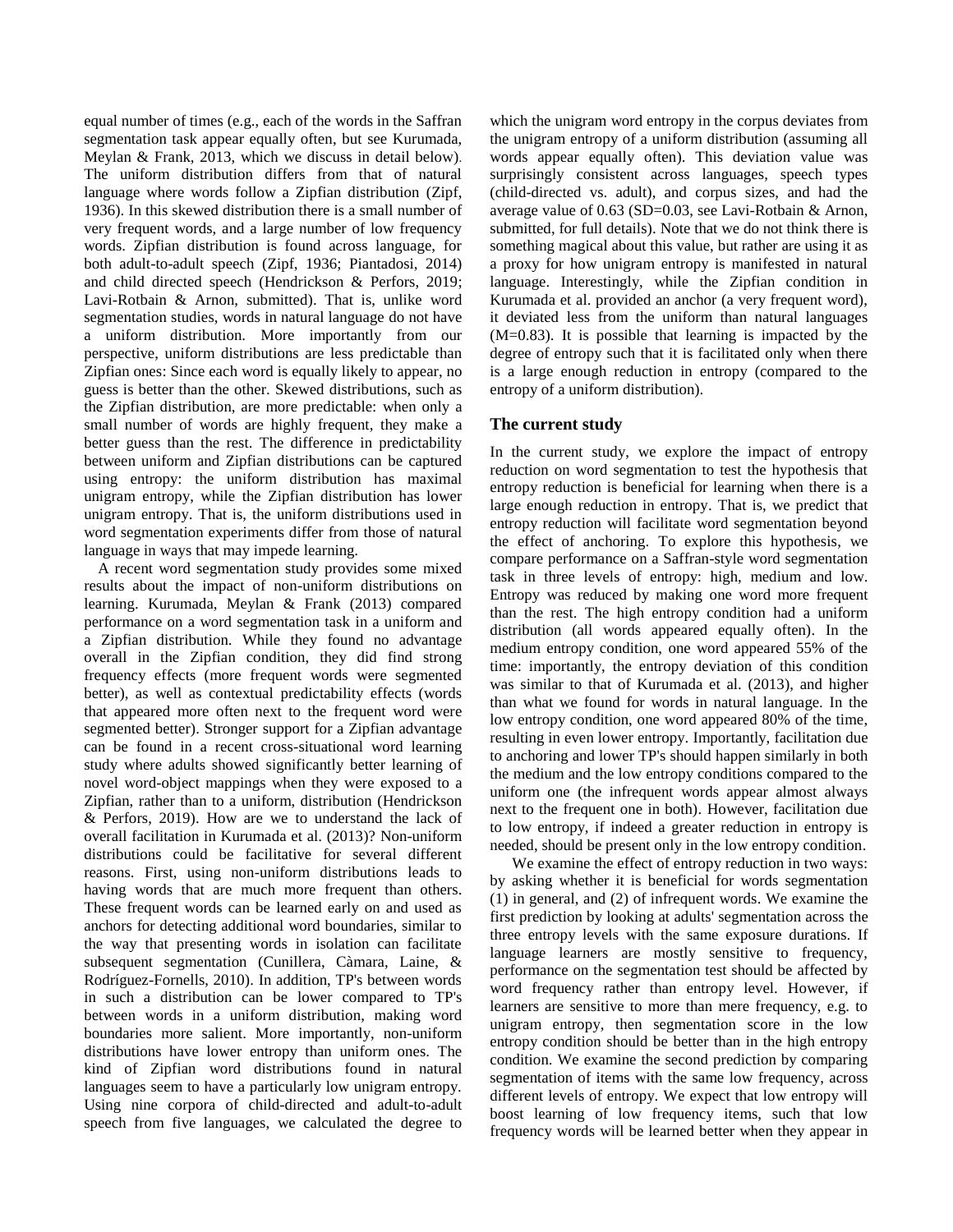a sequence with lower unigram entropy, compared to when they appear in a uniform distribution (with high unigram entropy). If we will see facilitation only in the low entropy condition, but not in the medium entropy condition, this will show that this effect is not driven only by anchoring and lower TP's, but due to entropy of the input.

#### **Method**

#### **Participants**

142 undergraduate students at the Hebrew University of Jerusalem participated in the study (108 females, 34 males, mean age 24;0). Participants were randomly assigned to one of the four experimental conditions. All of the participants were native Hebrew speakers without learning disabilities or attention deficits. Participants received 10 NIS or course credit in return for their participation.

## **Materials**

#### **Auditory stimuli**

The task was modelled on the audio-only condition from Lavi-Rotbain & Arnon (2017). Participants were exposed to a familiarization stream corresponding to the condition they were assigned to. All streams were composed of the same four unique tri-syllabic synthesized words: "dukame", "nalubi", "kibeto", and "genodi". We used only four words since we plan to use the same paradigm with children and needed to ensure that the task was usable also with young learners. The syllables making up the words were taken from Glicksohn & Cohen (2013). They were created using the PRAAT synthesizer (Boersma & van Heuven, 2001) and were matched on pitch  $({\sim}76 \text{ Hz})$ , volume  $({\sim}60 \text{ dB})$ , and duration (250–350 ms). The four words were created by concatenating the syllables using MATLAB to ensure that there were no co-articulation cues to word boundary. The words were matched for length (mean word length=860ms, range=845-888ms). The words were then concatenated together using MATLAB in a semi-randomized order to create the auditory familiarization streams. Importantly, there were no breaks between words and no prosodic or coarticulation cues in the stream to indicate word boundaries. The only cue for word boundaries was transitional probabilities (TP's): TP's between words were lower compared to TP's within words.

#### **Experimental conditions**

We created auditory sequences with three levels of entropy: high, medium and low, but with the same number of tokens (128) and length (1:50 minutes), in order to see if reduced entropy can facilitate segmentation. In the high entropy level, words followed a uniform distribution with each word appearing 32 times in a semi-randomized order (no word appeared twice in a row). TP's within a word were 1, and TPs between words were 0.333. In the medium entropy level, words appeared with a skewed distribution: one word appeared 55% of the time (71 appearances) while each of the other three words appeared 15% of the time (19 appearances for each word). In the low entropy level, words appeared with an even more skewed distribution: one word appeared 80% of the time (101 appearances) while each of the other three words appeared only 7% of the time (9 appearances for each word). In both the low and medium entropy conditions, the identity of the frequent word was counterbalanced across subjects. In addition, in both conditions the TP's within a word were 1, but the TP's between words varied depending on whether the next word was a frequent or infrequent one (see Table 1 for all the TPs). These conditions were used to examine the effect of entropy on the general segmentation score.

In order to look at the segmentation of the low frequency items, we added a uniform condition with high entropy but with shorter length (uniform-short). In this condition, each word appeared 19 times (76 tokens, lasting 1:05 minutes). The frequency of each word in this condition was matched to that of the infrequent words from the medium entropy condition (19 times), and was twice as frequent as the infrequent words from the low entropy condition (nine times). By comparing these infrequent words, we can examine the impact of entropy on words with low frequency. If the infrequent words in the low entropy condition will be learned better than the words in the uniform condition (despite appearing half the number of

**Uniform-**Uniform Medium entropy Low entropy

Table 1: Different experimental conditions

|                              | Uniform-<br>short | Uniform | Medium entropy                                            | Low entropy                                               |  |
|------------------------------|-------------------|---------|-----------------------------------------------------------|-----------------------------------------------------------|--|
| Exposure length<br>[minutes] | 1:05              | 1:50    | 1:50                                                      | 1:50                                                      |  |
| Number of tokens             | 76                | 128     | 128                                                       | 128                                                       |  |
| Tokens per word              | 19                | 32      | Frequent: 71<br>Infrequent: 19                            | Frequent: 101<br>Infrequent: 9                            |  |
| Unigram entropy [bits]       | 2                 | 2       | 1.7                                                       | 1.1                                                       |  |
| TP's within words            |                   |         |                                                           |                                                           |  |
| TP's between words           | 0.33              | 0.33    | For the frequent word: 0.43<br>For infrequent words: 0.18 | For the frequent word: 0.75<br>For infrequent words: 0.08 |  |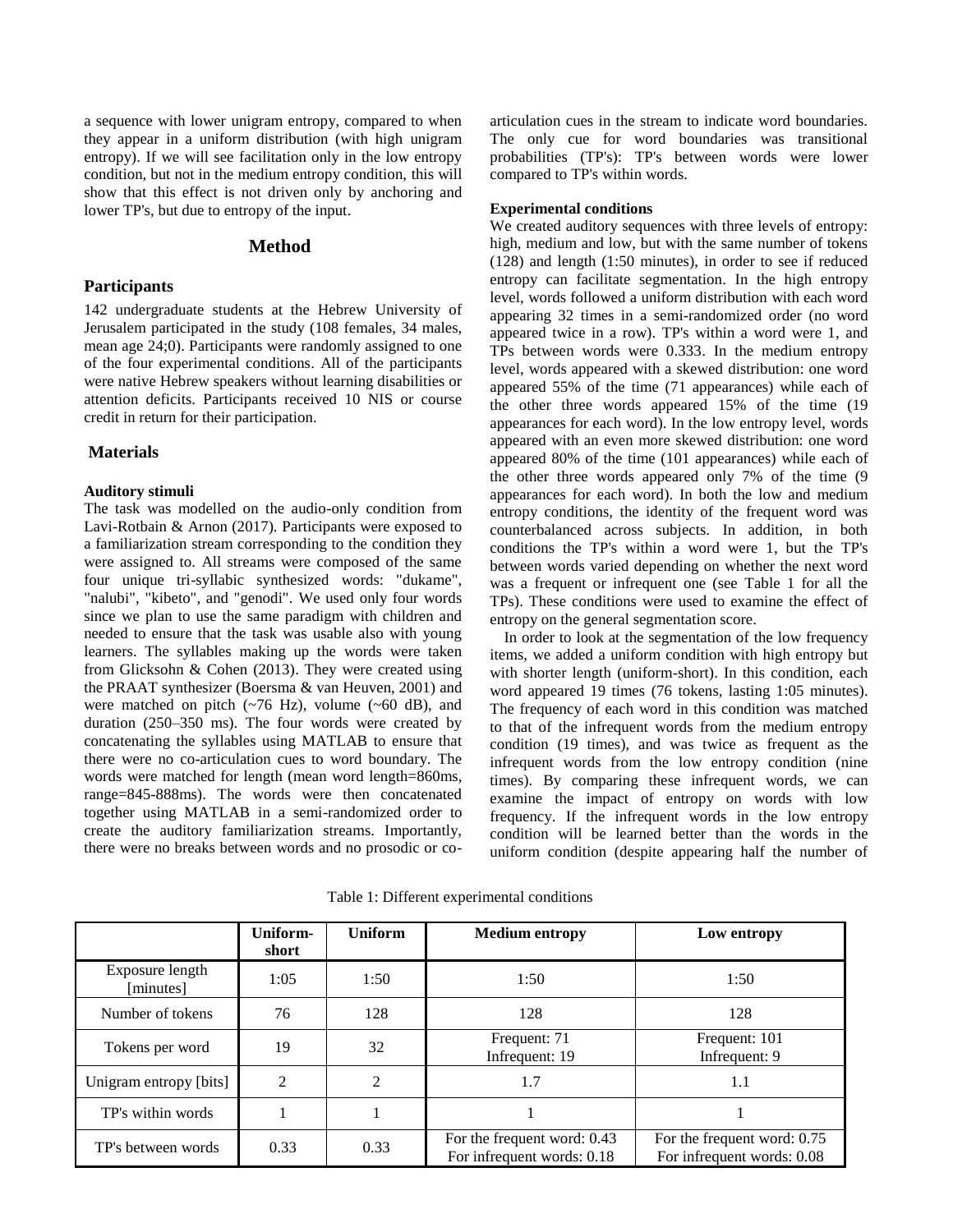times), this will serve as strong evidence in favor of the facilitative nature of low entropy. Since this comparison resulted in the predicted effect, we did not run an additional uniform condition where each word appeared even fewer times. See Table 1 for full details of conditions.

#### **Segmentation test**

16 two alternative forced choice trials appeared in a random order, with the constraint that the same word/foil did not appear in two consecutive trials. Participants heard two words and were asked to decide which belonged to the language they heard. We used non-words as foils ("dunobi", "nabedi", "kilume", and "gekato", average length: 860ms; range 854-868ms), created by taking three syllables from three different words, while keeping their original position. Non-words, as opposed to part-words, never appeared together during exposure, making it easier to distinguish between them and real words. Since our goal was not to show that adults can discriminate words from part-words (a finding shown extensively), but to see how entropy affects this ability, we chose to focus only on the "easier" non-word versus word distinction (this was again motivated by our plan to run the same task with young children). In the test, each of the four words appeared once with each of the four foils to create 16 trials. The order of words and foils was counter-balanced so that in half the trials, the real word appeared first and in the other half, the foil appeared first.

#### **Procedure**

Participants completed the experiment on a computer while seated in a quiet room. They were told that they are going to listen to an alien language and will then be asked about it. A check-board image was displayed while they listened to the familiarization stream. After the exposure phase, participants completed the segmentation test.

#### **Results**

Participants were divided as follows between the four conditions: uniform, N=31; uniform-short, N=30; medium entropy, N=41; low entropy, N=40. In the medium and low conditions, each of the four words was the frequent one for ten subjects. A one way ANOVA (on each entropy rate separately) revealed that segmentation did not differ due to which word was the frequent one (for the medium entropy condition:  $F(3)=0.72$ ,  $p=0.55$ ; for the low entropy condition: F(3)=1.7, *p*=0.18). Consequently, in all subsequent analyses we collapsed the data across the different frequent words, for each of these conditions. Participants showed learning (were above chance) in all four conditions (low entropy condition:  $t(39)=12.57$ ,  $p<0.001$ ; medium entropy condition: t(40)=7.0, *p*<0.001; uniform condition: t(30)=7.0, *p*<0.001; uniform-short condition: t(29)=5.8, *p*<0.001) (see Fig. 1).

We used mixed-effect linear regression models to examine the effect of condition on performance. Following Barr et al. 2013, the models had the maximal random effect structure justified by the data that would converge. Our dependent binominal variable was success on a single trial

of the segmentation test. We had experimental condition (dummy coded, meaning that each condition is compared to the uniform condition) as a fixed effect, as well as: log frequency of the word (centered); gender; trial number (centered); and order of appearance in the test (word-first trials vs. foil-first trials). The model had random intercepts for participants and for items (Table 2). To examine the overall effect of experimental condition and word's frequency, we used two model comparisons. As predicted, experimental condition had a significant effect on performance (chi(3)=42.07, *p*<0.001). Participants showed better learning in the low entropy condition compared to the uniform condition (β=1.25, SE=0.22, *p*<0.001). However, performance in the medium entropy condition did not differ from the uniform condition ( $\beta$ =0.19, SE=0.19, *p*>0.1), suggesting that a larger reduction in entropy is needed to facilitate word segmentation. Performance on the uniformshort condition did not differ from that in the uniform condition, suggesting accuracy does not increase linearly with increased exposure ( $\beta$ =0.19, SE=0.2, *p*>0.1) (see also Siegelman, Bogaerts, Kronenfeld, & Frost, 2018).

Frequency also had a significant effect on segmentation  $(\text{chi}(1)=18.9, p<0.001)$ . Participants showed higher accuracy for more frequent words  $(\beta=0.4, \text{ } SE=0.09,$ *p*<0.001). Trial number significantly affected performance, with better accuracy in the beginning of the test  $(\beta = -0.03, \alpha)$ SE=0.01, *p*<0.01). Accuracy was higher on trials where the word appeared before the foil (β=0.59, SE=0.1, *p*<0.001), as has been found in previous studies (Lavi-Rotbain & Arnon, 2017; Raviv & Arnon, 2018). Since the order of presentation of words and foils was counter-balanced this could not reflect a preference for pressing 1 or 2. Gender did not affect performance (β= -0.02, SE=0.16, *p*>0.1).

In order to examine the effect of entropy on low frequency words, we compared accuracy in learning: (1) the words in the uniform-short condition; (2) infrequent words from the medium entropy condition; and (3) infrequent words from the low entropy condition. The first two sets of words appeared 19 times during exposure, while the third set appeared only nine times. We used all trials (16 per subject) from the uniform-short condition (since they all had



Fig. 1: Mean segmentation score by condition with 95% confidence intervals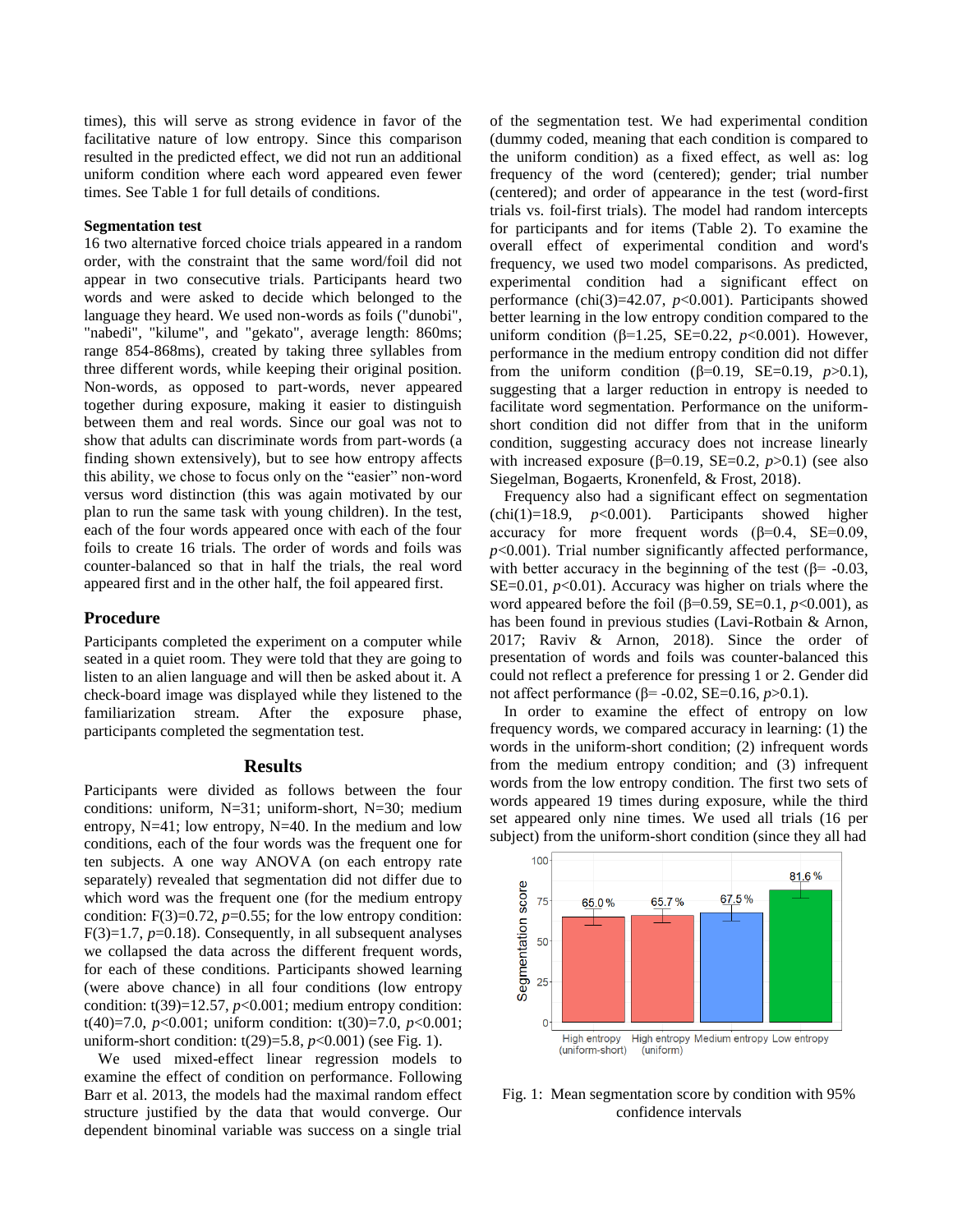the same frequency). However, for the medium and low entropy conditions, we included only trials in which the correct answer was one of the infrequent words (denoted as 'infrequent trials'). In these conditions, there were 12 infrequent trials for each subject. Participants showed learning of infrequent items (above chance) in all conditions (low entropy condition: M=78.8%, t(39)=9.59, *p*<0.001; medium entropy condition: M=64.8%, t(40)=5.3, *p*<0.001).

We used a mixed-effect linear regression model to look at the effect of entropy level on learning infrequent words. Our dependent binominal variable was success on a single trial. We had experimental condition as a fixed effect (each condition was compared to the uniform-short condition) as well as: gender, trial number (centered); and order of appearance in the test. The model had random intercepts for participants and for items. To examine the overall effect of condition, we used model comparisons. As predicted, experimental condition had a significant effect on learning infrequent words (chi(2)=16.9,  $p<0.001$ ). Low frequency words were learned better in the low entropy condition than in the uniform-short condition (M=65%,  $\beta$ =0.78, SE=0.22,  $p<0.001$ ). This effect is opposite to what would be expected based on mere frequency: these words appeared only nine times in the low entropy condition as opposed to 19 times in the uniform-short condition. Performance on infrequent trials in the medium entropy condition did not differ from the uniform-short condition ( $\beta$ =0.0, SE=0.2, *p*>0.1), suggesting again that a smaller reduction in entropy is not facilitative. Trial number affected performance, with better accuracy in the beginning of the test ( $\beta$ = -0.03, SE=0.01, *p*<0.05). Order of appearance in the test also affected performance, with better accuracy on trials where the word appeared before the foil ( $\beta$ =0.53, SE=0.1, *p*<0.001). Gender did not affect performance ( $β=0.06$ , SE=0.2, *p*>0.1).

How can we reconcile the general effect of frequency with the finding that words that appeared only nine times were learned better than those appearing 19 times? Our data suggests that what matters is not absolute frequency, but relative frequency: within each condition, the more frequent words were learned better. This is best illustrated in Fig. 2 in which we plotted segmentation means by condition (medium and low entropy) and by trial type (infrequent versus frequent trials). Frequency affects performance within conditions: frequent words are learned better in both



Fig. 2: Mean segmentation score by condition with 95% confidence intervals

entropy levels. However, this does not hold across conditions. For example, infrequent trials from the low entropy condition are numerically better than frequent trials from the medium entropy condition, despite of the sharp difference in frequency in the opposite direction: only nine appearances compared to 71. That is, only the relative frequency within each condition affected performance.

One possible explanation for the entropy effect we found is that participants only learned the frequent word, and used it to rule out foils by elimination. If this is what they did, we should see a difference in segmentation scores across foils: foils that share a syllable with the frequent word should be easier to reject compared to foils that do not. For example, if the frequent word for a participant is 'nalubi', we should see better accuracy in rejecting 'nabedi' that shares the first syllable with 'nalubi', compared to rejecting 'gekato' that does not share a syllable with 'nalubi'. However, we saw no such effects (success when the foil shared a syllable with frequent word was 82% vs. 79% when it did not). We used a linear regression model with success on a single trial as the dependent binominal variable, and "is foil frequent" (assigned '1' for trials in which the foil shared any of its three syllables with the frequent word and '0' when it didn't) as a fixed effect, as well as log frequency (centered), gender, trial number (centered); and order of appearance in the test. The model had random intercepts for items. "Is foil frequent" was not a significant predictor of accuracy ( $\beta$ =0.26, SE=0.23,  $p$ >0.1), while log frequency, trial number

Table 2: Mixed-effect regression model for all four conditions. Variables in bold were significant. Significance obtained using the lmerTest function in R.

|                            | <b>Estimate</b> | <b>Std. Error</b> | z value  | p-value      |
|----------------------------|-----------------|-------------------|----------|--------------|
| (Intercept)                | 0.27331         | 0.17793           | 1.536    | >1           |
| uniform-short condition    | 0.17777         | 0.20571           | 0.864    | >1           |
| Medium entropy condition   | 0.18484         | 0.18791           | 0.984    | >1           |
| Low entropy condition      | 1.25277         | 0.21789           | 5.750    | $< 0.01$ *** |
| Log frequency (centered)   | 0.40138         | 0.09691           | 4.142    | $<001$ ***   |
| Gender (male)              | $-0.01982$      | 0.16113           | $-0.123$ | >1           |
| Trial number (centered)    | $-0.03469$      | 0.01061           | $-3.271$ | $< 01 **$    |
| Order of appearance (word) | 0.59277         | 0.09781           | 6.061    | $< 0.01$ *** |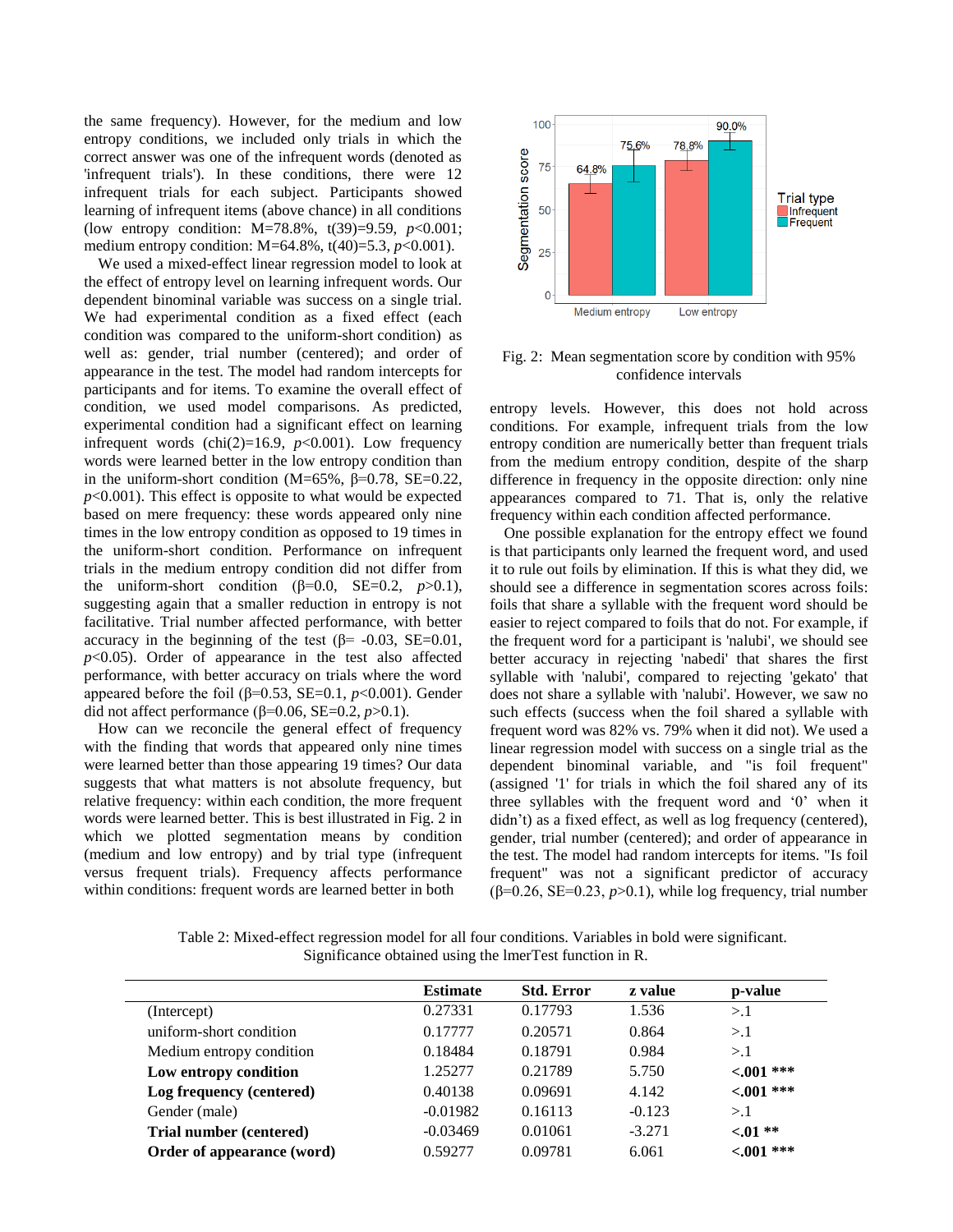and order of appearances remained significant predictors. That is, the boost for the infrequent words in the low entropy condition seems to reflect the better learning of those words.

#### **Discussion**

We set to ask if reduced unigram entropy can improve segmentation in a classic auditory SL task (1) in general, and (2) of infrequent words. In addition, we wanted to see if the effect of entropy reduction may be not linear, such that the lack of general facilitation when using a Zipfian distribution in a previous word segmentation study (Kurumada, Meylan, & Frank, 2013) was driven by a not large enough reduction of entropy. In addition, we wanted to explore the potential advantage of low entropy beyond the effect of anchoring driven by better learning of the more frequent word. To do so, we examined adults' word segmentation in an artificial language across three levels of entropy (high, medium and low). Entropy was reduced by making one word more frequent than the rest, so that it appeared 55% (medium) or 80% (low entropy) of the time.

Our results show that entropy reduction does facilitate learning, but only when entropy is low enough. As in the Zipfian condition in Kurumada (2013), reducing entropy to medium level did not facilitate segmentation. However, lower levels of entropy did facilitate learning compared to uniform conditions with the same length. This effect was not driven only by improved learning of the frequent words. The low frequency words were learned better in the low entropy condition compared to medium and high levels, despite appearing half the number of times (nine vs. 19). Further analyses ruled out alternative explanations: the facilitation cannot be explained by ruling out foils that share syllables with the frequent word. The facilitation in the low entropy conditions cannot be fully attributed to anchoring: even though the infrequent words appeared almost always next to a frequent word in the medium entropy condition, their segmentation was not facilitated relative to a uniform distribution. Instead, it seems that learners are sensitive to the overall entropy of the distribution, with better learning at lower entropy levels. Further research is needed to understand which entropy levels are facilitative and why: Is there an optimal entropy level for learning or is the effect of entropy reduction continuous? We are examining these questions in ongoing studies.

In addition to the effect of entropy, our findings highlight the importance of relative, rather than absolute frequency on learning. Frequency effects were present only within conditions and not across conditions. For example, infrequent words from the low entropy condition, that appeared only nine times, were learned better than the infrequent words in the medium entropy condition (appearing 19 times). Moreover, they were learned as well as the frequent word in the medium entropy condition despite appearing much less (nine vs. 71 times). Our results indicate that humans are sensitive to complex measures such as unigram entropy in the process of language learning, and

that a more predictable distribution, more similar to the one found in natural language, can be beneficial for learning compared to a uniform one. In addition, we provide novel evidence showing that low frequency items can 'overcome' their frequency when appearing with higher frequency items, in a more predictable distribution.

These results have implications for artificial language experiments. The vast majority of artificial language experiments use a uniform distribution in which all items have equal frequency. Uniform distributions are not ecological since the natural language we are exposed to shows a Zipfian distribution (Zipf, 1936; Piantadosi, 2014) even in speech directed to infants at their first stages (Lavi-Rotbain & Arnon, submitted). Our results highlight an additional drawback of using uniform distributions in the lab: such distributions can impede performance compared to more skewed, low entropy distributions. That is, we may be significantly underestimating learners' abilities when using uniform distributions. This is of particular importance when such tasks are used to determine what learners can (or cannot) learn. We are currently investigating the impact of entropy on learning in children, and for other kinds of SL tasks. Specifically, we are investigating other distributions with low entropy to ensure that the effect observed holds for other distributions (e.g. Zipfian distributions with similar deviation from the uniform). In addition, further research should look if a similar effect can be found in even more ecologically environments. For example, although we used a non-uniform distribution, words were not predictable of one another. However, in natural language this is not the case: words are predictable of one another. This seem to be important for proper segmentation: a segmentation model that accounted only for a unigram model, ended up with under-segmentation of the corpus. However, a model that assumed that words are predictive of one another gained better results (Goldwater, Griffiths, & Johnson, 2009). Therefore, creating distributions that are non-uniform and with word dependencies, could lead to better results.

Beyond artificial language experiments, these results have implications for our understanding of the factors that impact language learning. While frequency effects on language learning have been studied extensively (Goodman et al., 2008; Jescheniak & Levelt, 1994), the effect of more complex measures remain relatively understudied. Our results highlight the role of entropy in learning and open up new research directions on the impact of entropy on real-life language learning. What is the informative structure of child-directed speech? Does variance in entropy predict the age of acquisition of words? Can we see similar effects of the environment words appear in on natural language learning? We are currently engaged in a series of studies investigating these questions, which can further deepen our understanding of infants' first steps into language and the formation of their vocabulary.

### **Acknowledgments**

We wish to thank Zohar Aizenbud for her help. The